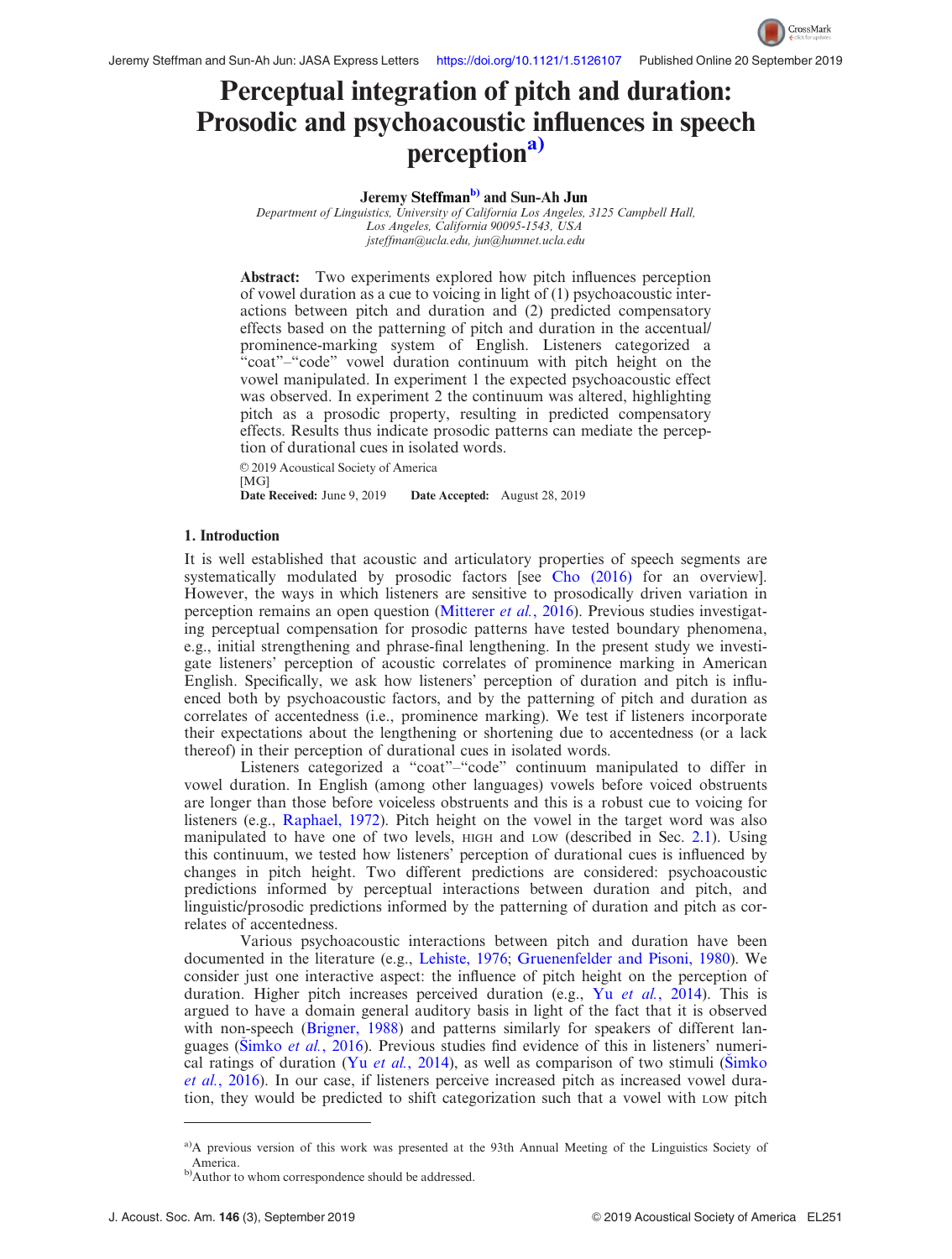<span id="page-1-0"></span>is perceived as shorter (relative to a vowel with HIGH pitch), and thus less likely to be categorized as code, effectively *decreasing* code responses when pitch is Low.<sup>[1](#page-5-0)</sup>

This psychoacoustic effect can be contrasted with predicted compensatory effects guided by listeners' interpretation of pitch as a correlate of prosodic accentuation. We first consider some of the structural properties of English prosody related to accentedness. Most accented syllables in English are marked with high (H\*) pitch accents ([Dainora, 2006](#page-6-0)), while unaccented syllables tend not to have tonal targets (e.g., [Pierrehumbert, 1980](#page-6-0)). It is well established that, in general, accented syllables and vowels undergo systematic lengthening (e.g., [Turk and Sawusch, 1997\)](#page-6-0). These structural properties of the prosodic/intonational system of English engender a very general acoustic consequence: accented syllables have increased duration and pitch relative to unaccented syllables (e.g., [Greenberg](#page-6-0) et al., 2003; [Kochanski](#page-6-0) et al., 2005). In this broad sense, increased pitch and duration can be considered acoustic correlates of accentedness in English. Additionally, increased pitch and duration have been shown to be contributing factors to listeners' perception of prominence in speech (e.g., [Ladd](#page-6-0) [and Morton, 1997;](#page-6-0) [Mo, 2011](#page-6-0)). We can consider this general acoustic correlation in light of prosodically driven compensatory effects (following, e.g., [Mitterer](#page-6-0) et al., 2016). Given that increased pitch correlates with accentedness and contributes to listeners' perception of prominence, we predict that the HIGH pitch condition may give a percept of prominence and accentedness. Because of accentual lengthening, listeners may expect longer vowel durations when pitch is HIGH and shorter vowel durations when pitch is LOW. Listeners may therefore compensatorily adjust categorization of the continuum: if an unaccented target (cued by LOW pitch) is expected to be shorter, it should more readily be categorized as code. This predicts that the LOW pitch condition should increase code responses, the opposite of the effect predicted by the psychoacoustic influences outlined above.

#### 2. Experiment 1

To test these predictions, we implemented a two-alternative forced choice task. Listeners categorized a stimulus as one of two English words, coat or code. These two words were chosen to be closely matched for lexical frequency from the SUBTLEX<sub>US</sub> corpus [\(Brysbaert and New, 2009](#page-6-0)).

#### 2.1 Materials

The stimuli were created from the resynthesized speech of a Tones and Break Indicestrained male American English speaker. The speaker was recorded at 44.1 kHz (32 bit) using SM10A ShureTM microphone and headset in a sound attenuated room. Manipulation of pitch and duration was carried out using PSOLA resynthesis. The starting point for the manipulations was a nuclear (H\*) pitched-accented code, produced in the carrier phrase "I'll say code now," where the unaltered target word had a vowel duration of approximately 160 ms. This target word was excised from the carrier phrase and audible voicing after closure was removed to make the coda stop ambiguous in voicing. Pitch on this isolated word was then manipulated to create two conditions. The  $f_0$  values from the original nuclear pitch-accented target word code will be referred to as the HIGH pitch condition (onset  $= 135 \text{ Hz}$ ; offset  $= 129 \text{ Hz}$ ). Pitch values for the LOW condition, which we resynthesized onto the target word, were taken from a target word in another carrier sentence in which it was post-focus, thus unaccented, following a contrastively focused "say": "I'll SAY code now" (onset  $= 112$  Hz, offset  $= 103$  Hz). Two vowel length continua were resynthesized from these HIGH and LOW target words, which varied only in pitch. The continua ranged from 60 to 150 ms (note all stimuli were resynthesized in manipulating duration, the unaltered original was not used). The resulting continuum had 15 ms step intervals, with 7 continuum steps in each pitch condition, for a total of 14 unique stimuli. By using pitch values from the prosodic contexts outlined above, we ensure that they are an instantiation of the intended prosodic context under investigation, giving representative pitch for an accented (HIGH pitch) and unaccented (LOW pitch) syllable. Listeners categorized these target words in isolation (with no carrier phrase).

# 2.2 Participants and procedure

Thirty participants were recruited for experiment 1. Participants were self-reported native American English-speaking adults with normal hearing. Participants were students at UCLA and received course credit. No participant responses were excluded from analysis. Testing was carried out in a sound-attenuated room with participants seated in front of a desktop computer. Stimuli were presented binaurally via a Peltor<sup>TM</sup> 3 M<sup>TM</sup> (Maplewood, MN) listen-only headset, adjusted to a comfortable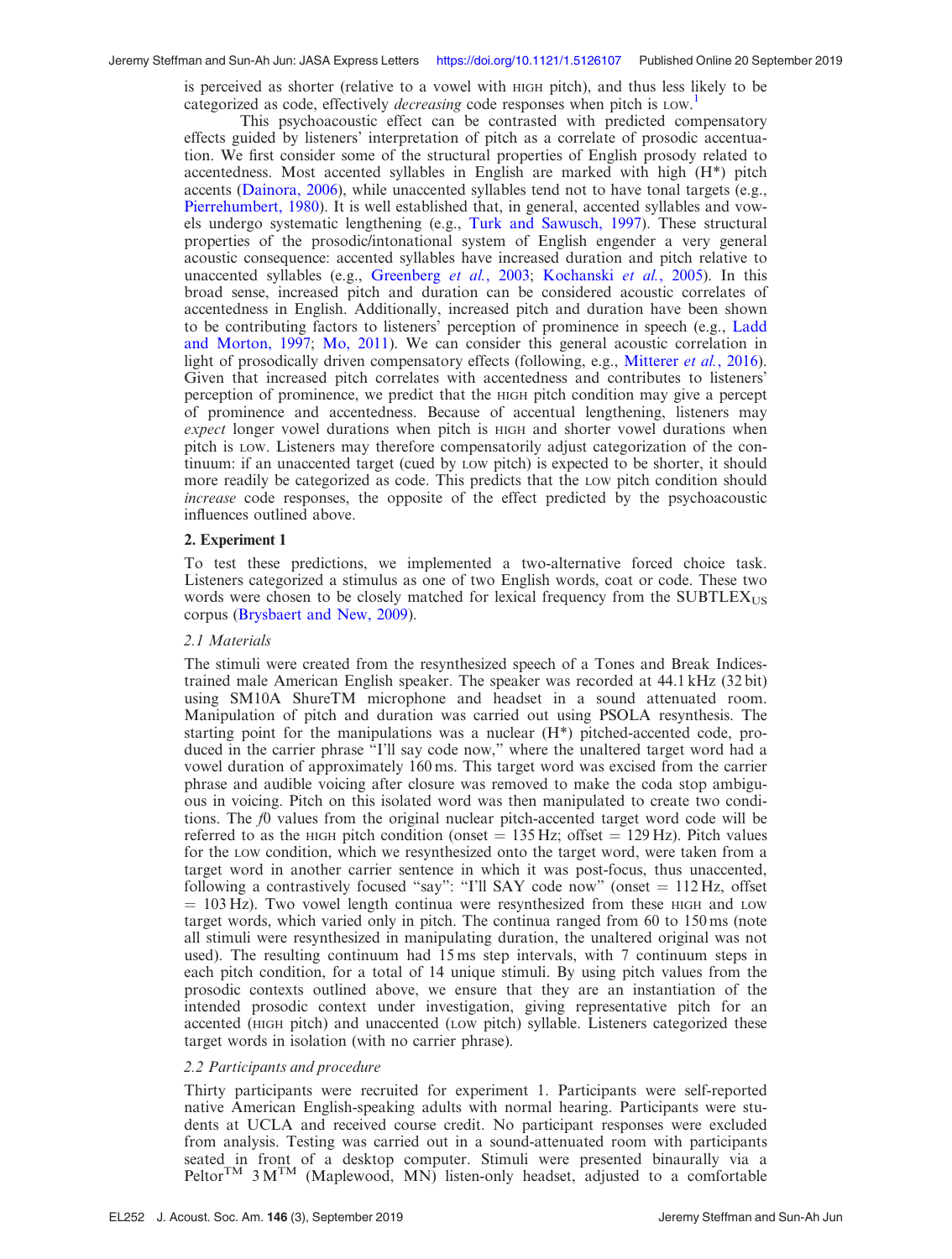<span id="page-2-0"></span>listening level. During trials, participants heard a stimulus and were presented visually with coat and code, one on each side of the screen. Participants indicated their choice via a keypress on the computer keyboard: an "f" keypress indicated the left side choice, and a "j" keypress indicated the right side choice. The side of the screen on which each word appeared was counterbalanced. The inter-trial-interval was 250 ms. Participants categorized 16 instances of each of unique stimulus, for a total of 224  $(16 \times 14)$  randomized trials in the experiment.

#### 2.3 Results and discussion

Results were assessed with a linear mixed-effect model with a logistic linking function, using the lme4 package in R (Bates *et al.*[, 2015\)](#page-5-0). Pitch was contrast coded (HIGH was mapped to  $-1$  and LOW mapped to 1). The random effect structure consisted of by-subject random intercepts, with maximal random slopes. Results from experiment 1 are visualized in Fig. 1 (left panel). Table [1](#page-3-0) shows the model output.

Pitch, the predictor of interest, showed a significant effect ( $\beta = -0.35$ ,  $z = -2.73$ ,  $p < 0.01$ ), whereby overall LOW pitch significantly decreased code responses relative to HIGH pitch. As outlined above, this effect is expected if HIGH pitch increased perceived vowel duration, which, as a cue to voicing, would effectively generate increased code responses in comparison to LOW pitch. In this sense the main effect of pitch observed in experiment 1 is consistent with the psychoacoustic integration predic-tions outlined above and concurs with previous studies (e.g., [Brigner, 1988](#page-6-0); Yu [et al.](#page-6-0), [2014\)](#page-6-0). An interaction between duration and pitch was also observed in the model ( $\beta$ )  $(0.33, z = 6.87, p < 0.001)$ . Post hoc comparison of contrasts with emmeans [\(Lenth](#page-6-0) et al.[, 2018\)](#page-6-0) shows pitch has no effect at the three lowest steps of the continuum, and at higher steps the effect increases in magnitude as vowel duration increases (Table [1](#page-3-0)).

These results overall suggest that variation in pitch influences perceived duration as a cue to voicing, such that increased pitch increases perceived duration. However, the presence of the interaction in the model highlights that this effect is contingent on vowel duration and is only observed with longer continuum steps (greater than 90 ms, see Table [1\)](#page-3-0). Yu *et al.* [\(2014\)](#page-6-0) found that shorter vowels in their stimuli showed reduced pitch-height effects, in line with our finding that our shortest continuum steps lacked any influence of pitch height. It can also be noted that previously cited studies which find this effect use stimuli which are substantially longer (e.g., 150–250 ms in Yu et al.[, 2014,](#page-6-0) 150–450 ms in Simko et al.[, 2016\)](#page-6-0) than our own continuum (60–150 ms). Taken together this suggests that these psychoacoustic effects may be limited to longer vowels, though further research is needed to confirm this.

The restricted nature of the effect in experiment 1 indicates that the influence of pitch is contingent on the durational values used. In light of this issue, we return to the question of how pitch and duration pattern as correlates of accentuation in English. Following the logic that compensatory processes related to prosodic structure are learned from acoustic patterns in the language, we consider the duration of vowels observed in spoken corpora of English with the goal of seeing how these durational values compare to the stimuli in experiment 1. Previous corpus studies show that



Fig. 1. Categorization along the continuum split by pitch condition for experiment 1 (at left) and experiment 2 (at right). The x axis shows vowel duration values. Points show the raw proportion of code responses in each pitch condition. Lines are psychometric curves which are fit to show a smoothed categorization trend.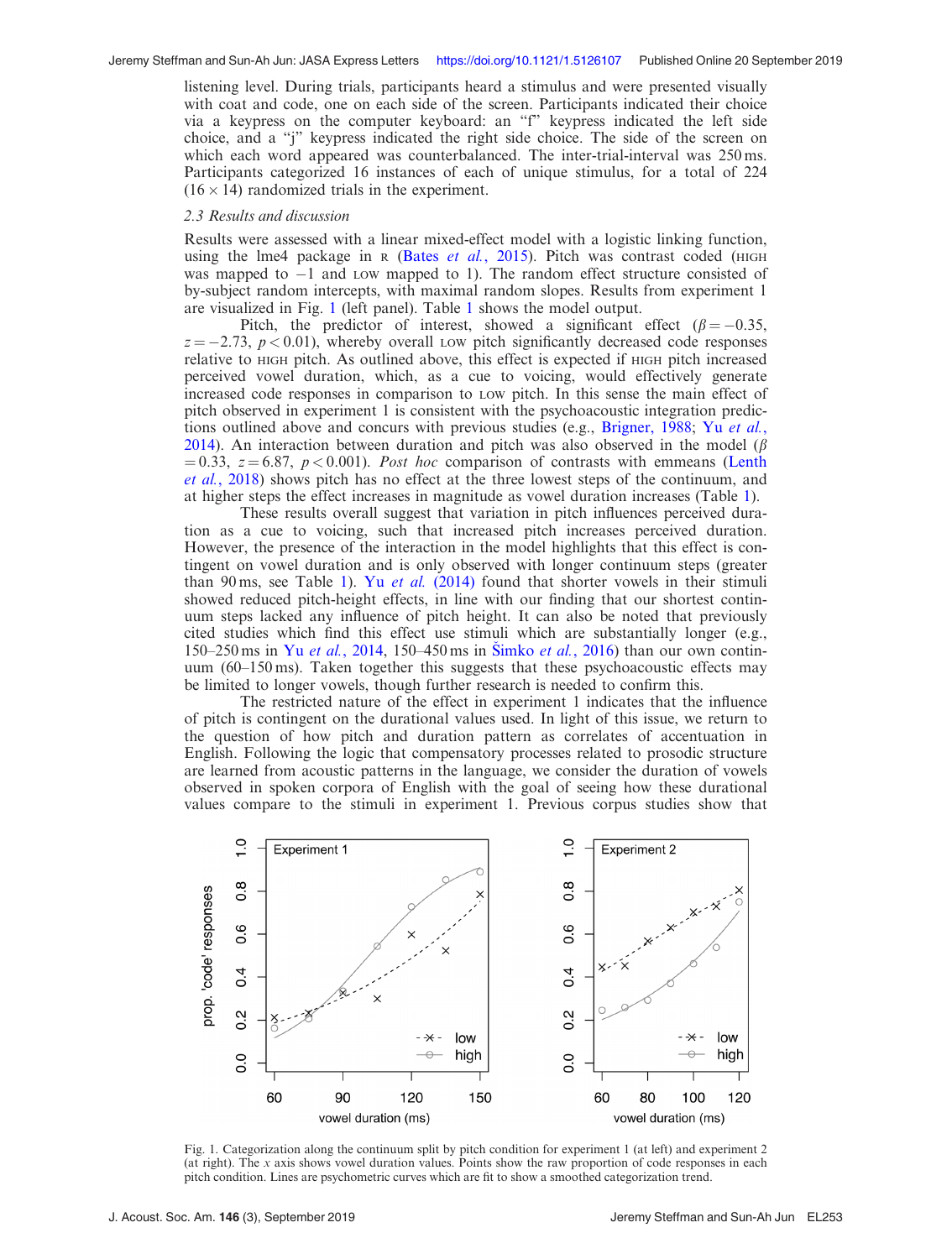<span id="page-3-0"></span>Table 1. Output from the models and comparison of contrasts using emmeans [\(Lenth](#page-6-0) et al., 2018). The results from experiment 1 are given at left, the results from experiment 2 are given at right (\* =  $p < 0.05$ , \*\* =  $p < 0.01$ , \*\*\*  $= p < 0.001$ ). A coat response is the reference level for the dependent variable, and pitch is contrast coded with HIGH mapped to -1 and LOW was mapped to 1. Vowel duration is treated as continuous and centered at zero.

| Experiment 1 model output            |               |            | Experiment 2 model output            |               |            |
|--------------------------------------|---------------|------------|--------------------------------------|---------------|------------|
|                                      | $\beta$ (SE)  | $z$ -value |                                      | $\beta(SE)$   | z-value    |
| Intercept                            | $-0.12(0.08)$ | $-1.46$    | Intercept                            | 0.08(0.06)    | 1.18       |
| pitch                                | $-0.35(0.13)$ | $-2.73**$  | pitch                                | 0.51(0.15)    | $3.28**$   |
| vdur                                 | 1.34(0.11)    | $11.85***$ | vdur                                 | 0.76(0.07)    | $10.64***$ |
| vdur:pitch                           | $-0.33(0.05)$ | $-6.87***$ | vdur:pitch                           | $-0.07(0.03)$ | $-2.54*$   |
| Experiment 1 comparison of contrasts |               |            | Experiment 2 comparison of contrasts |               |            |
| duration (ms)                        | Estimate (SE) | $z$ -ratio | duration (ms)                        | Estimate (SE) | $z$ -ratio |
| 60                                   | $-0.28(0.29)$ | $-0.98$    | 60                                   | $-1.26(0.33)$ | $-3.83***$ |
| 75                                   | 0.04(0.7)     | 0.17       | 70                                   | $-1.19(0.32)$ | $-3.68***$ |
| 90                                   | 0.37(0.26)    | 1.44       | 80                                   | $-1.11(0.32)$ | $-3.49***$ |
| 105                                  | 0.69(0.25)    | $2.73**$   | 90                                   | $-1.04(0.32)$ | $-3.28**$  |
| 120                                  | 1.03(0.26)    | $3.91***$  | 100                                  | $-0.96(0.32)$ | $-3.03**$  |
| 135                                  | 1.25(0.27)    | 4.89***    | 110                                  | $-0.89(0.32)$ | $-2.76**$  |
| 150                                  | 1.68(0.30)    | $5.63***$  | 120                                  | $-0.82(0.33)$ | $-2.49*$   |

vowels which are analyzed as unstressed ([Greenberg](#page-6-0) et al., 2003; SWITCHBOARD corpus) and perceived by listeners as lacking prominence  $(Mo, 2011; Buckeye$  $(Mo, 2011; Buckeye$  $(Mo, 2011; Buckeye$  corpus) are both under 100 ms in duration on average and can be much shorter. Our own stimuli in experiment 1 have a maximum duration (150 ms) that aligns fairly well with the durations of accented vowels and a minimum of 60 ms which aligns clearly with the durations of unaccented vowels, according to [Greenberg](#page-6-0) et al. (2003). Additionally, [Mo \(2011,](#page-6-0) p. 109) finds that vowels with a duration of 150 ms are perceived as prominent by listeners in a Rapid Prosody Transcription task approximately 65% of the time. In contrast, vowels with 90 ms duration are perceived as prominent only 10% of the time. Therefore, longer steps of our continuum in experiment 1 are above the range for unaccented, non-prominent vowels. In light of Mo's results, longer vowel duration steps in experiment 1 may be judged as prominent by listeners on the basis of duration alone, i.e., a longer vowel with LOW pitch is likely uninterpretable as unaccented, given that unaccented vowels in natural speech are much shorter.

This lack of a possible unaccented interpretation may have influenced listeners to disregard pitch as a correlate of accentedness in these stimuli altogether, resulting in the observed psychoacoustic effect. Stated more generally, when durations are longer than typical accented vowels (as in some previous studies), or when durations are longer than typical unaccented vowels (as in the longer steps in experiment 1) listeners simply may not generate expectations about accentual lengthening or shortening on the basis of pitch differences, with the observed psychoacoustic effect emerging as a default.

Following this logic, we predicted that listeners' sensitivity to LOW pitch as a correlate of un-accentedness may be enhanced when a continuum range is restricted to being relatively short, excluding longer steps which cannot be interpreted as unaccented with LOW pitch and which may be judged as prominent on the basis of duration [following [Mo \(2011\)](#page-6-0)]. To test this hypothesis, we implemented a second experiment, using a continuum spanning shorter vowel durations with the goal of highlighting pitch as a property related to prominence-marking.

#### 3. Experiment 2

#### 3.1 Materials

In experiment 2, two changes were made to the continuum from experiment 1. First, the maximum value was reduced from 150 to 120 ms, creating a new continuum with endpoints of 60 and 120 ms. Second, the step size was reduced from 15 to 10 ms (7 steps total). By reducing the range of the continuum, listeners are exposed to less extreme variability in duration, rendering durational differences less salient, and reducing the possibility of perceiving prominence on the basis of vowel duration alone ([Mo, 2011\)](#page-6-0).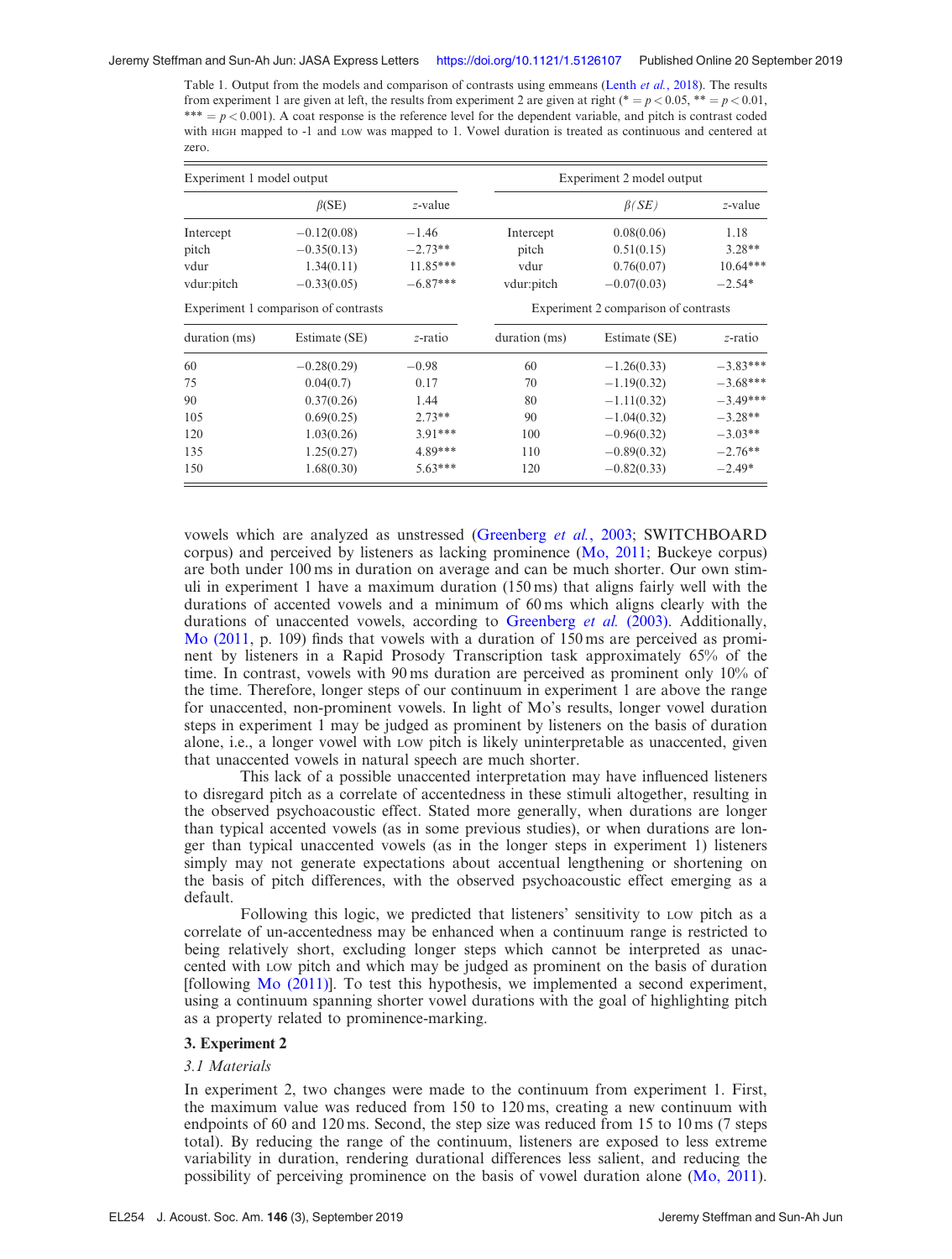The reduced step size further makes changes in duration less perceptible. A 10 ms step size is quite small for a vowel duration continuum and approaches the just-noticeable difference for continuum steps 100 ms and longer (e.g., [Klatt and Cooper 1975\)](#page-6-0). In this sense, vowel duration has become a less reliable cue to voicing for listeners, including potentially perceived duration as a function of pitch. Listeners therefore may be more likely to interpret pitch as prosodic property, compensating for differences in pitch height as originally predicted. If listeners do indeed adjust categorization along these lines, we predict that LOW pitch, if interpreted as cuing a lack of prominence (generating an expectation of shorter target vowels) should increase listeners' code responses. This predicts a reversal of the effect of pitch seen in experiment 1.

## 3.2 Participants and procedure

Thirty (different) participants were recruited. The procedure was identical to experiment 1.

#### 3.3 Results and discussion

The statistical assessment and model fitting procedure were the same as in experiment 1. Results from experiment 2 are visualized in Fig. [1](#page-2-0) (right panel). As in experiment 1, increasing vowel duration significantly increased code responses (Table [1\)](#page-3-0). However, the effect was smaller than that in experiment 1, suggesting that, as expected, vowel duration has become a less reliable cue to voicing. In this context of decreased durational influence, pitch showed a significant main effect ( $\beta = 0.51$ ,  $z = 3.28$ ,  $p < 0.01$ ), whereby LOW pitch significantly *increased* code responses relative to HIGH pitch, a reversal of the effect found in experiment 1.

In general, LOW pitch steps in experiment 2 are far more likely to be categorized as code across the continuum compared to those in experiment 1 (see Fig. [1\)](#page-2-0). In contrast, responses to HIGH pitch align fairly closely with categorization of comparable HIGH pitch stimuli in experiment 1, suggesting that the main difference across experiments is listeners' interpretation of LOW pitch. A significant interaction was also observed in the model ( $\vec{\beta} = -0.07$ ,  $z = -2.54$ ,  $p < 0.05$ ), showing that the magnitude of the effect of pitch decreases systematically as vowel duration increases (see Table [1\)](#page-3-0). The presence of this interaction suggests that listeners are more sensitive to pitch differences at shorter vowel durations, which may also be taken in support of the idea that shorter, and thus more plausibly unaccented vowels enhance listeners' interpretation of LOW pitch as prosodic at these continuum steps.

One question is why HIGH pitch categorization patterns uniformly across experiments, while LOW pitch categorization changes substantially. One possibility is that listeners' experience with co-occurring LOW pitch and shorter vowels would lead them to project an expectation of relative shortening when exposed to LOW pitch, as described above, while uniform HIGH pitch categorization may be explained by a *lack* of HIGH pitch short vowels in listeners' experience. Given that shorter vowels like those in the range of experiment 2 are unlikely to co-occur with higher, accented-like pitch values (recall HIGH pitch values come from a nuclear pitch-accented word), listeners may simply not project prosodic expectations onto shorter HIGH pitch vowels, resulting in unaltered categorization across both experimentexperiments in the HIGH pitch condition. In other words, it is possible that the HIGH pitch stimuli show relatively stable categorization across experiments due to a non-linguistic interpretation of pitch, with default psychoacoustic processing of HIGH pitch and duration as a result. This explanation is speculative and further work will benefit from testing various pitch heights and vowel durations to see if and how listeners experience (or lack thereof) with co-varying prosodic cues engenders sensitivity to particular stimulus properties.

#### 4. General discussion

The present study provides us with a nuanced view of how listeners' experience with prosodic cues may mediate their perception of durational contrasts, and interface with psychoacoustic perceptual processes. experiment 1 suggests that listeners' perception of vowel duration as a cue to voicing can be influenced by pitch height, reflecting psychoacoustic integration of pitch and duration. This aligns with previous literature using explicit judgments to test listeners' perception of duration as a function of pitch height. In experiment 2, which used shorter durations and reduced the perceptibility of durational differences among stimuli, the effect of pitch was reversed entirely. Taken together, these results suggest that compensation for prosodically driven variation in pitch and duration can indeed be observed under the right circumstances, when durational differences are less salient, and also when the durational range of the stimuli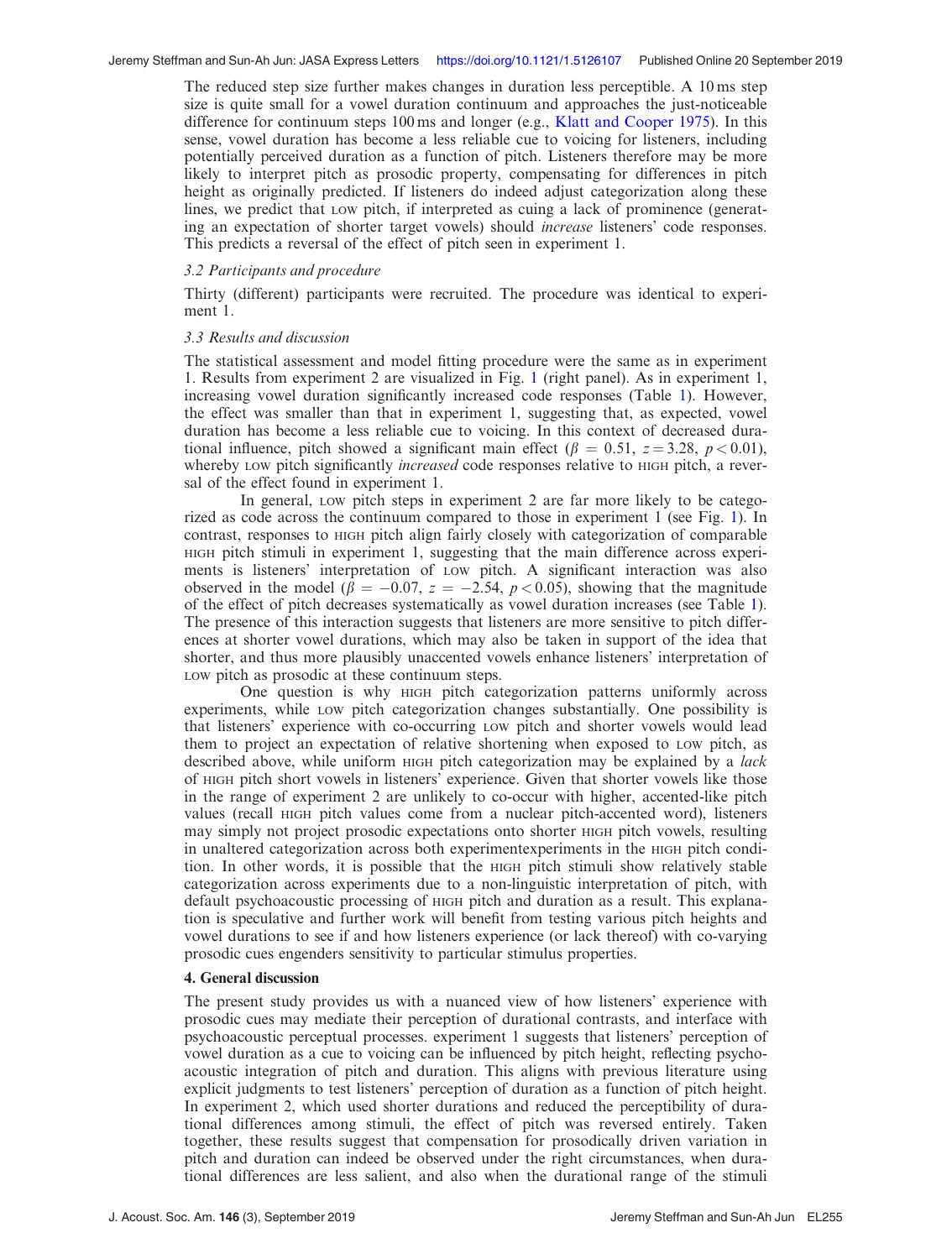<span id="page-5-0"></span>maps onto language-typical patterns for the property of interest, i.e., short vowels are typically unaccented and low pitched.

These results further suggest that prosodically driven compensatory effects for accentual prominence can occur even in isolated words, extending research on the topic which had previously placed words within carrier phrases that varied prosodic context (e.g., [Mitterer](#page-6-0) *et al.*, 2016; [Steffman, 2019\)](#page-6-0). The fact that listeners are adjusting categorization of isolated words on the basis of prosodic factors may suggest that they are able to perceptually access prosodic information for words in isolation. One possible lens with which to consider these results is the view that listeners retain phonetically rich representations of sounds in memory as couched in exemplar theories of speech perception (e.g., [Pierrehumbert, 2001\)](#page-6-0). That is, prosodic-structural factors may introduce patterned acoustic variability (in duration and pitch), which is encoded and retained by listeners and influences categorization, even in words that are dissociated from an explicit prosodic context. Various previous studies have suggested that listeners retain phonetically rich representations of prosodic information (e.g., [Kimball](#page-6-0) et al.[, 2015](#page-6-0); [Schweitzer](#page-6-0) et al., 2015), and the present study may offer evidence of this in the form of a categorization task. Additionally, it has been argued that effects which can be characterized as compensatory may arise as a natural consequence of exemplar storage (e.g., [Johnson, 1997\)](#page-6-0).

The present results also highlight that these processes are not deterministic, rather they are flexible, aligning with previous arguments for such flexibility in the perceptual integration of duration and pitch (e.g., [Prince, 2011](#page-6-0)) which appears to occur in experiment 1, but not experiment 2. This is clearly evidenced by the reversal of the effect where identical stimuli (e.g., the 60 ms step) were categorized as code at markedly different rates based on continuum range and step size. We argue that the effects seen in experiment 1 stem from listeners disregarding pitch as a cue to accentuation for reasons discussed above, such that integration occurs and generates the observed psychoacoustic effects at longer continuum steps. In experiment 2, we argue that listeners are more readily able to interpret pitch as a prosodic cue, especially LOW pitch stimuli, at which point it is possible that experience with prosodic patterns, in the form of stored exemplars, will play a role.

Though an exemplar account may therefore explain the findings in experiment 2, it must crucially be complimented by an explanation of when prosodic patterns will and will not influence listeners' perception. Such a mechanism must necessarily be flexible, in similar fashion to proposed attentional effects on perceptual processing (e.g., Green *et al.*[, 1997](#page-6-0)), which have also been speculated to play a role in prosodic context effects [\(Steffman, 2019](#page-6-0)). In the present case, the prosodic effects seen in experiment 2 may occur when attention to pitch as a prosodic cue is enhanced by continuum step size and range, and when acoustic properties in the stimuli map onto stored exemplars. This is speculative, and further research will benefit from testing this idea with varying stimulus presentations or other attentional manipulations (Green *et al.*[, 1997](#page-6-0); [Miller,](#page-6-0) [1987\)](#page-6-0). Extension of the present results along these lines may prove useful as a way of investigating the perceptual mechanisms underlying these effects.

Further study will therefore better our understanding of how listeners' flexible interpretation of pitch and duration mediates their perception of speech sounds, and under which circumstances language experience with prosodic patterns constrains listeners' interpretation of segmental contrasts.

#### Acknowledgments

We are grateful to two anonymous reviewers and Marc Garellek for helpful feedback and suggestions. We also thank Adam Royer for recording speech for the stimuli, and Yang Wang and Danielle Bagnas for help with data collection.

## References and links

<sup>1</sup>One might wonder if lowered pitch can serve as a micro-prosodic cue for voicing in our stimuli [\(Kohler,](#page-6-0) [1985](#page-6-0)), which would predict that LOW pitch would increase *code* responses. However, as argued in [Gruenenfelder and Pisoni \(1980\)](#page-6-0), global pitch dynamics over an entire vowel play a central role in the perception of vowel duration (following [Lehiste, 1976](#page-6-0)) in lieu of cuing voicing directly as a micro-prosodic property. [Kohler \(1985\)](#page-6-0) further shows that a predominant influence of pitch as a direct cue to voicing is in localized pitch changes. Since our manipulations altered overall pitch height, lowered pitch may not be interpretable as a micro-prosodic voicing cue. This is confirmed from the results of experiment 1, which show LOW pitch height is not being interpreted in this way.

Bates, D., Maechler, M., Bolker, B., and Walker, S. (2015). "Fitting linear mixed-effects models using lme4," [J. Stat. Software](https://doi.org/10.18637/jss.v067.i01) 67(1), 1–48.